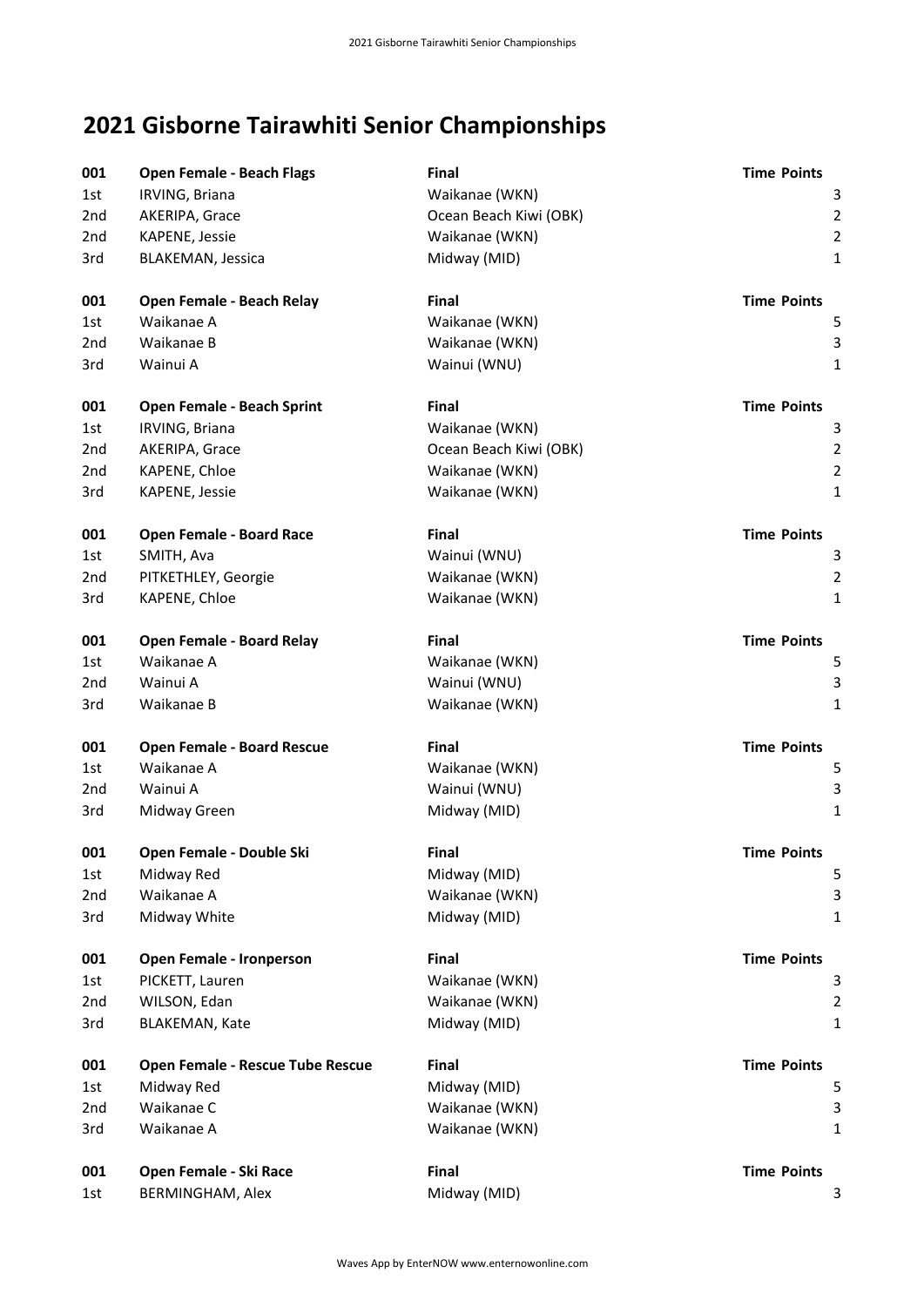| 2nd             | TATE, Christy                        | Waikanae (WKN)         | $\overline{2}$     |
|-----------------|--------------------------------------|------------------------|--------------------|
| 3rd             | WILLOCK, Emily                       | Midway (MID)           | $\mathbf{1}$       |
|                 |                                      |                        |                    |
| 001             | Open Female - Ski Relay              | <b>Final</b>           | <b>Time Points</b> |
| 1st             | Midway Red<br>Waikanae A             | Midway (MID)           | 5                  |
| 2nd             |                                      | Waikanae (WKN)         | 3                  |
| 3rd             | Waikanae B                           | Waikanae (WKN)         | $\mathbf{1}$       |
| 001             | <b>Open Female - Surf Race</b>       | <b>Final</b>           | <b>Time Points</b> |
| 1st             | <b>BLAKEMAN, Jessica</b>             | Midway (MID)           | 3                  |
| 2nd             | PICKETT, Lauren                      | Waikanae (WKN)         | $\overline{2}$     |
| 3rd             | PETRO, Sophie                        | Midway (MID)           | $\mathbf{1}$       |
| 001             | <b>Open Female - Surf Teams Race</b> | <b>Final</b>           | <b>Time Points</b> |
| 1st             | Waikanae A                           | Waikanae (WKN)         | 5                  |
| 2nd             | Midway Green                         | Midway (MID)           | 3                  |
| 3rd             | Midway Red                           | Midway (MID)           | $\mathbf{1}$       |
| 001             | <b>Open Female - Taplin Relay</b>    | <b>Final</b>           | <b>Time Points</b> |
| 1st             | Waikanae A                           | Waikanae (WKN)         | 5                  |
| 2 <sub>nd</sub> | Midway Red                           | Midway (MID)           | 3                  |
| 3rd             | Midway Green                         | Midway (MID)           | $\mathbf{1}$       |
|                 |                                      |                        |                    |
| 001             | <b>Open Male - Beach Flags</b>       | <b>Final</b>           | <b>Time Points</b> |
| 1st             | SMITH, Oska                          | Waikanae (WKN)         | 3                  |
| 2 <sub>nd</sub> | FALLOON, Lachie                      | Waikanae (WKN)         | $\overline{2}$     |
| 2nd             | WATSON, Corban                       | Ocean Beach Kiwi (OBK) | $\overline{2}$     |
| 3rd             | <b>BRISTOE, Alex</b>                 | Waikanae (WKN)         | $\mathbf{1}$       |
| 001             | Open Male - Beach Relay              | <b>Final</b>           | <b>Time Points</b> |
| 1st             | Waikanae A                           | Waikanae (WKN)         | 5                  |
| 2nd             | Waikanae B                           | Waikanae (WKN)         | $\mathsf 3$        |
| 3rd             | Midway Green                         | Midway (MID)           | 1                  |
| 001             | <b>Open Male - Beach Sprint</b>      | Final                  | <b>Time Points</b> |
| 1st             | SMITH, Oska                          | Waikanae (WKN)         | 3                  |
| 2 <sub>nd</sub> | HOPE, Clayden                        | Waikanae (WKN)         | $\overline{2}$     |
| 3rd             | MIDDLETON, Sam                       | Waikanae (WKN)         | $\mathbf{1}$       |
| 001             | <b>Open Male - Board Race</b>        | Final                  | <b>Time Points</b> |
| 1st             | FALLOON, Lachie                      | Waikanae (WKN)         | 3                  |
| 2nd             | SCOTT, Matthew                       | Midway (MID)           | $\overline{2}$     |
| 3rd             | SUTTON, Matthew                      | Midway (MID)           | $\mathbf{1}$       |
| 001             | <b>Open Male - Board Relay</b>       | Final                  | <b>Time Points</b> |
| 1st             | Waikanae A                           | Waikanae (WKN)         | 5                  |
| 2 <sub>nd</sub> | Midway Red                           | Midway (MID)           | $\mathsf 3$        |
| 3rd             | Midway Green                         | Midway (MID)           | 1                  |
|                 |                                      |                        |                    |
| 001             | <b>Open Male - Board Rescue</b>      | Final                  | <b>Time Points</b> |
| 1st             | Midway Red                           | Midway (MID)           | 5                  |
| 2nd             | Waikanae A                           | Waikanae (WKN)         | 3                  |
| 3rd             | Midway Orange                        | Midway (MID)           | $\mathbf{1}$       |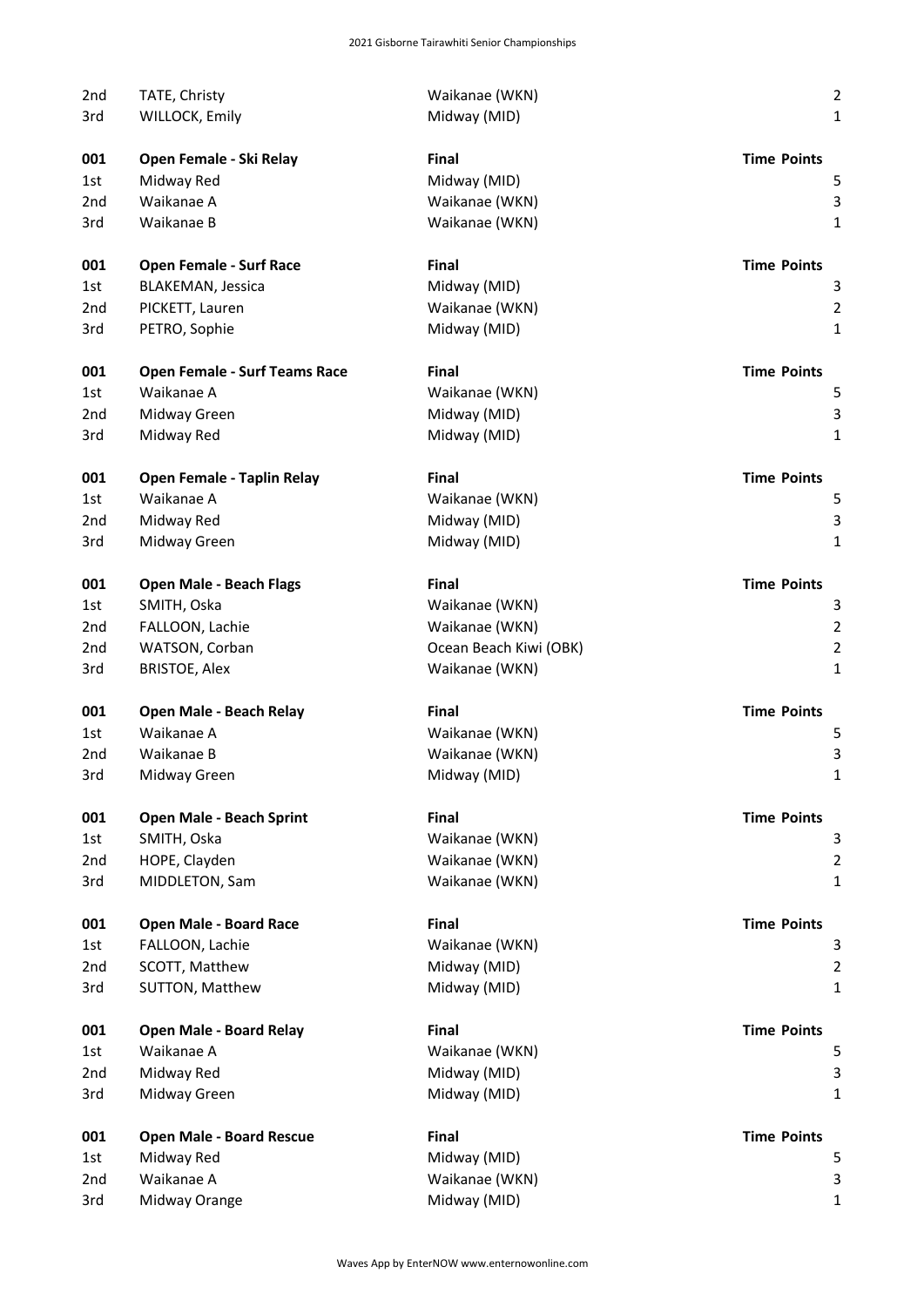| 001 | Open Male - Double Ski             | <b>Final</b>   | <b>Time Points</b> |
|-----|------------------------------------|----------------|--------------------|
| 1st | Waikanae A                         | Waikanae (WKN) | 5                  |
| 2nd | Midway Red                         | Midway (MID)   | 3                  |
| 3rd | Waikanae B                         | Waikanae (WKN) | $\mathbf{1}$       |
| 001 | <b>Open Male - Ironperson</b>      | <b>Final</b>   | <b>Time Points</b> |
| 1st | FALLOON, Lachie                    | Waikanae (WKN) | 3                  |
| 2nd | SCOTT, Matthew                     | Midway (MID)   | $\overline{2}$     |
| 3rd | SUTTON, Matthew                    | Midway (MID)   | $\mathbf 1$        |
| 001 | Open Male - Rescue Tube Rescue     | <b>Final</b>   | <b>Time Points</b> |
| 1st | Midway Red                         | Midway (MID)   | 5                  |
| 2nd | Waikanae A                         | Waikanae (WKN) | 3                  |
| 001 | Open Male - Ski Race               | Final          | <b>Time Points</b> |
| 1st | THOMPSON, Quaid                    | Waikanae (WKN) | 3                  |
| 2nd | SUTTON, Matthew                    | Midway (MID)   | $\overline{2}$     |
| 3rd | PITTAR, Will                       | Midway (MID)   | $\mathbf{1}$       |
| 001 | Open Male - Ski Relay              | Final          | <b>Time Points</b> |
| 1st | Waikanae A                         | Waikanae (WKN) | 5                  |
| 2nd | Midway Red                         | Midway (MID)   | 3                  |
| 3rd | Waikanae B                         | Waikanae (WKN) | $\mathbf 1$        |
| 001 | <b>Open Male - Surf Race</b>       | <b>Final</b>   | <b>Time Points</b> |
| 1st | SUTTON, Matthew                    | Midway (MID)   | 3                  |
| 2nd | DAWSON, Chris                      | Midway (MID)   | $\overline{2}$     |
| 3rd | SCOTT, Matthew                     | Midway (MID)   | $\mathbf 1$        |
| 001 | <b>Open Male - Surf Teams Race</b> | <b>Final</b>   | <b>Time Points</b> |
| 1st | Midway Green                       | Midway (MID)   | 5                  |
| 2nd | Midway Red                         | Midway (MID)   | 3                  |
| 3rd | Waikanae A                         | Waikanae (WKN) | 1                  |
| 001 | <b>Open Male - Taplin Relay</b>    | <b>Final</b>   | <b>Time Points</b> |
| 1st | Waikanae A                         | Waikanae (WKN) | 5                  |
| 2nd | Midway Red                         | Midway (MID)   | 3                  |
| 3rd | Midway Green                       | Midway (MID)   | $\mathbf{1}$       |
| 001 | U15 Male - 2km Beach Run           | <b>Final</b>   | <b>Time Points</b> |
| 1st | SWANN, Hamish                      | Waikanae (WKN) | 3                  |
| 2nd | MATTHEWS, William                  | Midway (MID)   | $\overline{2}$     |
| 3rd | SEABROOK, Kyle                     | Midway (MID)   | $\mathbf{1}$       |
| 001 | U17 Male - 2km Beach Run           | Final          | <b>Time Points</b> |
| 1st | NAY, Matthew                       | Midway (MID)   | 3                  |
| 2nd | <b>BLAIR, Angus</b>                | Midway (MID)   | $\overline{2}$     |
| 3rd | <b>BEATTIE, Daniel</b>             | Waikanae (WKN) | $\mathbf{1}$       |
| 002 | U19 Female - 2km Beach Run         | <b>Final</b>   | <b>Time Points</b> |
| 1st | IRVING, Briana                     | Waikanae (WKN) | 3                  |
| 2nd | TATE, Christy                      | Waikanae (WKN) | $\overline{2}$     |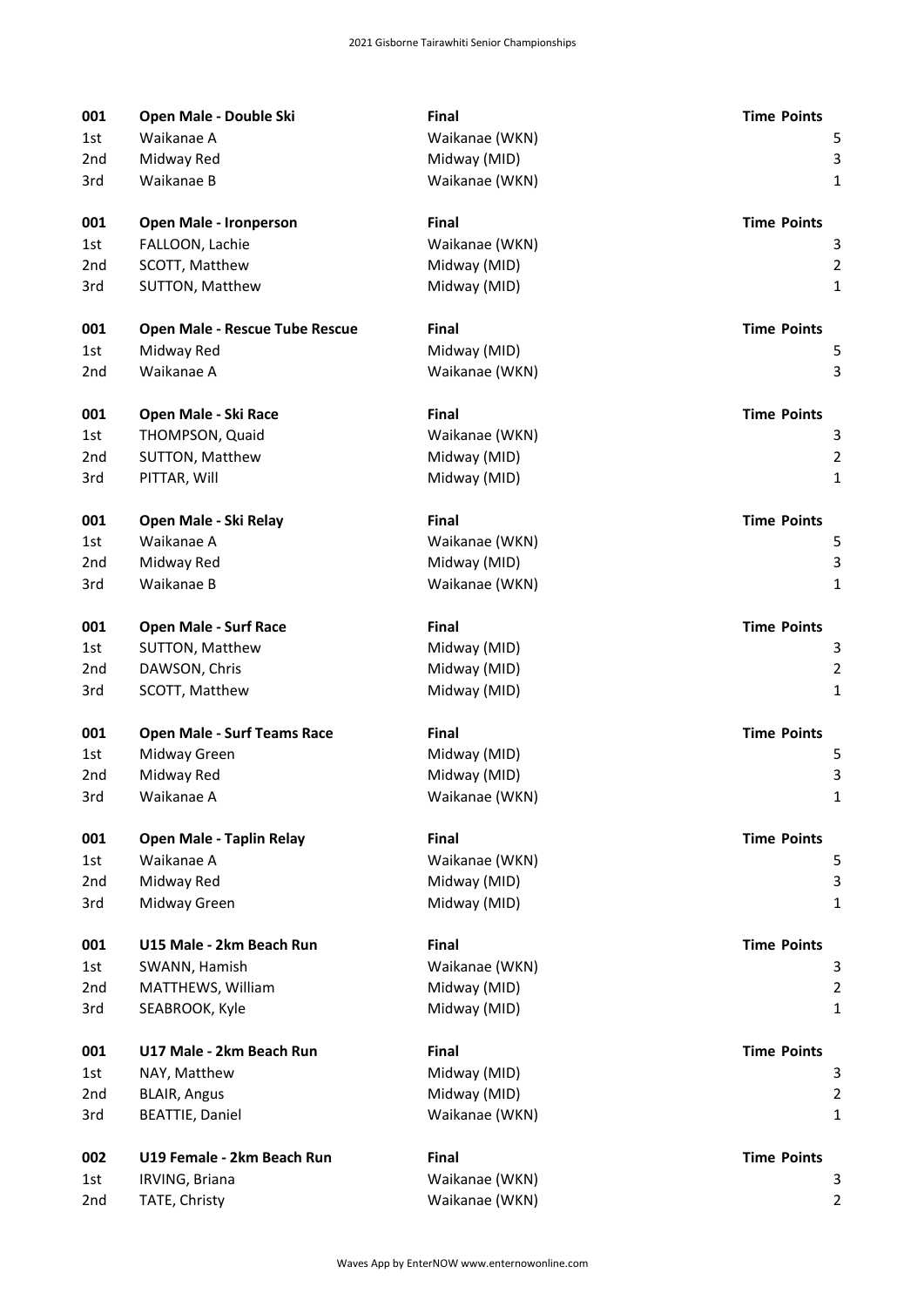| 002             | U19 Female - Beach Flags            | <b>Final</b>   | <b>Time Points</b> |
|-----------------|-------------------------------------|----------------|--------------------|
| 1st             | IRVING, Briana                      | Waikanae (WKN) | 3                  |
| 2nd             | TATE, Christy                       | Waikanae (WKN) | $\overline{2}$     |
| 002             | U19 Female - Beach Relay            | <b>Final</b>   | <b>Time Points</b> |
| 1st.            | Waikanae A                          | Waikanae (WKN) | 5                  |
| 002             | U19 Female - Beach Sprint           | Final          | <b>Time Points</b> |
| 1st             | IRVING, Briana                      | Waikanae (WKN) | 3                  |
| 2nd             | TATE, Christy                       | Waikanae (WKN) | $\overline{2}$     |
| 3rd             | PITKETHLEY, Georgie                 | Waikanae (WKN) | $\mathbf{1}$       |
| 002             | U19 Female - Board Race             | Final          | <b>Time Points</b> |
| 1st             | SMITH, Ava                          | Wainui (WNU)   | 3                  |
| 2 <sub>nd</sub> | PITKETHLEY, Georgie                 | Waikanae (WKN) | $\overline{2}$     |
| 3rd             | WILSON, Edan                        | Waikanae (WKN) | $\mathbf{1}$       |
| 002             | U19 Female - Board Relay            | <b>Final</b>   | <b>Time Points</b> |
| 1st             | Waikanae A                          | Waikanae (WKN) | 5                  |
| 2nd             | Waikanae B                          | Waikanae (WKN) | 3                  |
| 002             | U19 Female - Board Rescue           | <b>Final</b>   | <b>Time Points</b> |
| 1st             | Wainui A                            | Wainui (WNU)   | 5                  |
| 2nd             | Waikanae B                          | Waikanae (WKN) | 3                  |
| 002             | U19 Female - Double Ski             | Final          | <b>Time Points</b> |
| 1st             | Waikanae A                          | Waikanae (WKN) | 5                  |
| 2 <sub>nd</sub> | Waikanae B                          | Waikanae (WKN) | 3                  |
| 3rd             | Wainui A                            | Wainui (WNU)   | $\mathbf{1}$       |
| 002             | U19 Female - Ironperson             | <b>Final</b>   | <b>Time Points</b> |
| 1st             | PITKETHLEY, Georgie                 | Waikanae (WKN) | 3                  |
| 2nd             | WILSON, Edan                        | Waikanae (WKN) | $\overline{2}$     |
| 002             | U19 Female - Rescue Tube Rescue     | Final          | <b>Time Points</b> |
| 1st             | Waikanae A                          | Waikanae (WKN) | 5                  |
| 002             | U19 Female - Ski Race               | <b>Final</b>   | <b>Time Points</b> |
| 1st             | TATE, Christy                       | Waikanae (WKN) | 3                  |
| 2nd             | <b>BROWNLIE, Emma Kate</b>          | Waikanae (WKN) | $\overline{2}$     |
| 3rd             | WILSON, Edan                        | Waikanae (WKN) | $\mathbf{1}$       |
| 002             | U19 Female - Ski Relay              | <b>Final</b>   | <b>Time Points</b> |
| 1st             | Waikanae A                          | Waikanae (WKN) | 5                  |
| 2nd             | Waikanae B                          | Waikanae (WKN) | 3                  |
| 002             | <b>U19 Female - Surf Race</b>       | <b>Final</b>   | <b>Time Points</b> |
| 1st             | SMITH, Ava                          | Wainui (WNU)   | 3                  |
| 2nd             | PITKETHLEY, Georgie                 | Waikanae (WKN) | $\overline{2}$     |
| 3rd             | IRVING, Briana                      | Waikanae (WKN) | $\mathbf 1$        |
| 002             | <b>U19 Female - Surf Teams Race</b> | <b>Final</b>   | <b>Time Points</b> |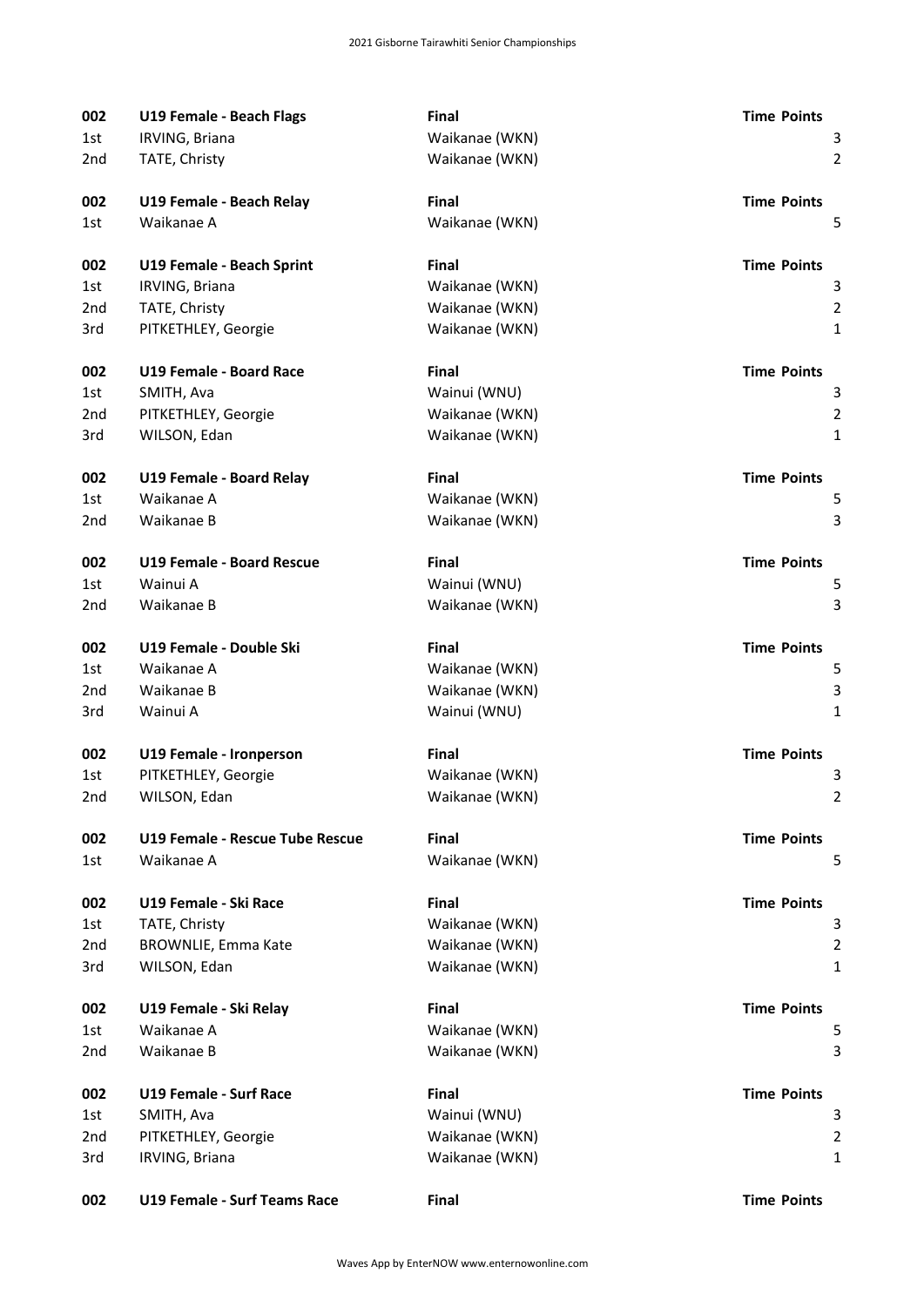| 1st             | Waikanae A                     | Waikanae (WKN)         | 5                       |
|-----------------|--------------------------------|------------------------|-------------------------|
| 002             | U19 Female - Taplin Relay      | <b>Final</b>           | <b>Time Points</b>      |
| 1st             | Waikanae A                     | Waikanae (WKN)         | 5                       |
| 2nd             | Waikanae B                     | Waikanae (WKN)         | 3                       |
| 3rd             | Wainui                         | Wainui (WNU)           | 1                       |
| 002             | U19 Male - 2km Beach Run       | <b>Final</b>           | <b>Time Points</b>      |
| 1st             | NEY, Caleb                     | Midway (MID)           | 3                       |
| 2nd             | PROCTOR, Nathan                | Waikanae (WKN)         | $\overline{\mathbf{c}}$ |
| 3rd             | PROFFIT, Nicolas               | Waikanae (WKN)         | 1                       |
| 002             | U19 Male - Beach Flags         | <b>Final</b>           | <b>Time Points</b>      |
| 1st             | AKUHATA, Reece                 | Ocean Beach Kiwi (OBK) | 3                       |
| 1st             | PROFFIT, Nicolas               | Waikanae (WKN)         | 3                       |
| 2nd             | HESKETH, Grayson               | Ocean Beach Kiwi (OBK) | $\overline{\mathbf{c}}$ |
| 2nd             | HOPE, Clayden                  | Waikanae (WKN)         | $\overline{\mathbf{c}}$ |
| 3rd             | PITTAR, Will                   | Midway (MID)           | 1                       |
| 3rd             | WYATT, Gabriel                 | Ocean Beach Kiwi (OBK) | 1                       |
| 002             | U19 Male - Beach Relay         | <b>Final</b>           | <b>Time Points</b>      |
| 1st             | Ocean Beach Kiwi               | Ocean Beach Kiwi (OBK) | 5                       |
| 1st             | Waikanae A                     | Waikanae (WKN)         | 5                       |
| 2nd             | Midway Red                     | Midway (MID)           | 3                       |
| 2nd             | Ocean Beach Kiwi               | Ocean Beach Kiwi (OBK) | 3                       |
| 002             | U19 Male - Beach Sprint        | <b>Final</b>           | <b>Time Points</b>      |
| 1st             | HOPE, Clayden                  | Waikanae (WKN)         | 3                       |
| 1st             | TOPP, Taylor                   | Ocean Beach Kiwi (OBK) | 3                       |
| 2nd             | HESKETH, Grayson               | Ocean Beach Kiwi (OBK) | $\overline{\mathbf{c}}$ |
| 2nd             | PROFFIT, Nicolas               | Waikanae (WKN)         | $\overline{\mathbf{c}}$ |
| 3rd             | BENNETT, Zethan                | Ocean Beach Kiwi (OBK) | 1                       |
| 3rd             | PITTAR, Will                   | Midway (MID)           | L                       |
| 002             | <b>U19 Male - Board Race</b>   | Final                  | <b>Time Points</b>      |
| 1st             | HOPE, Clayden                  | Waikanae (WKN)         | 3                       |
| 2 <sub>nd</sub> | PROCTOR, Nathan                | Waikanae (WKN)         | $\overline{\mathbf{c}}$ |
| 3rd             | CORRIN, Jacob                  | Midway (MID)           | 1                       |
| 002             | U19 Male - Board Relay         | <b>Final</b>           | <b>Time Points</b>      |
| 1st             | Midway Red                     | Midway (MID)           | 5                       |
| 2nd             | Waikanae A                     | Waikanae (WKN)         | 3                       |
| 002             | <b>U19 Male - Board Rescue</b> | Final                  | <b>Time Points</b>      |
| 1st             | Waikanae A                     | Waikanae (WKN)         | 5                       |
| 2nd             | Midway Red                     | Midway (MID)           | 3                       |
| 002             | U19 Male - Double Ski          | <b>Final</b>           | <b>Time Points</b>      |
| 1st             | Waikanae A                     | Waikanae (WKN)         | 5                       |
| 2nd             | Midway Red                     | Midway (MID)           | 3                       |
| 3rd             | Waikanae B                     | Waikanae (WKN)         | 1                       |
| 002             | U19 Male - Ironperson          | Final                  | <b>Time Points</b>      |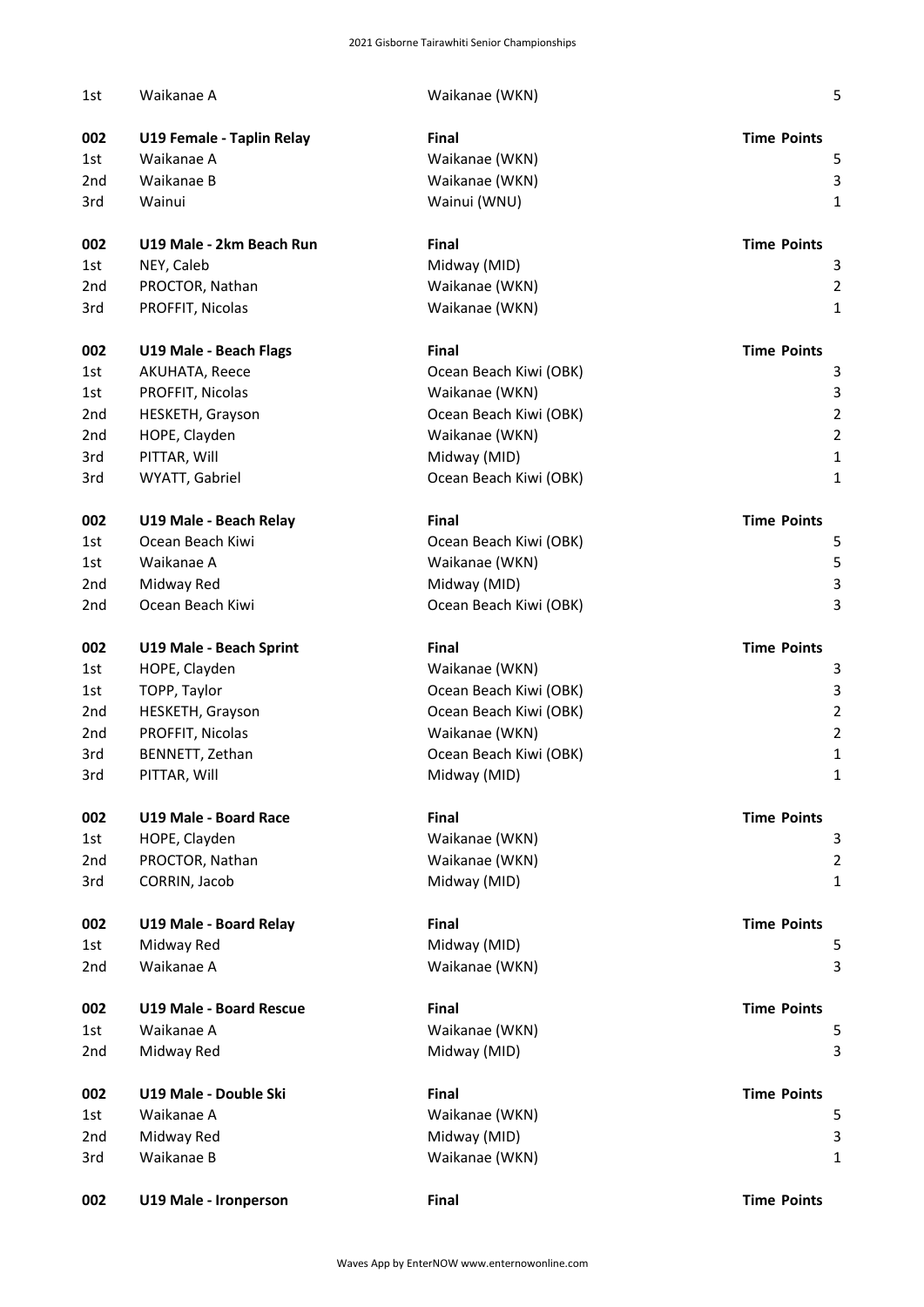| 1st             | PROCTOR, Nathan                   | Waikanae (WKN)         | 3                       |
|-----------------|-----------------------------------|------------------------|-------------------------|
| 2nd             | CORRIN, Jacob                     | Midway (MID)           | $\overline{c}$          |
| 3rd             | JONES, Max                        | Paekakariki (PAK)      | $\mathbf{1}$            |
| 3rd             | PITTER, Will                      | Midway (MID)           | $\mathbf{1}$            |
| 002             | U19 Male - Rescue Tube Rescue     | Final                  | <b>Time Points</b>      |
| 1st             | Waikanae A                        | Waikanae (WKN)         | 5                       |
| 2 <sub>nd</sub> | Midway Red                        | Midway (MID)           | 3                       |
| 002             | U19 Male - Ski Race               | Final                  | <b>Time Points</b>      |
| 1st             | PITTAR, Will                      | Midway (MID)           | 3                       |
| 2 <sub>nd</sub> | CORRIN, Jacob                     | Midway (MID)           | $\overline{\mathbf{c}}$ |
| 3rd             | HOPE, Clayden                     | Waikanae (WKN)         | $\mathbf{1}$            |
| 002             | U19 Male - Ski Relay              | Final                  | <b>Time Points</b>      |
| 1st             | Midway Red                        | Midway (MID)           | 5                       |
| 2nd             | Waikanae A                        | Waikanae (WKN)         | 3                       |
| 002             | U19 Male - Surf Race              | Final                  | <b>Time Points</b>      |
| 1st             | JONES, Max                        | Paekakariki (PAK)      | 3                       |
| 1st             | PROCTOR, Nathan                   | Waikanae (WKN)         | 3                       |
| 2 <sub>nd</sub> | NEY, Caleb                        | Midway (MID)           | $\overline{\mathbf{c}}$ |
| 3rd             | CORRIN, Jacob                     | Midway (MID)           | $\mathbf{1}$            |
| 002             | <b>U19 Male - Surf Teams Race</b> | Final                  | <b>Time Points</b>      |
| 1st             | Midway Red                        | Midway (MID)           | 5                       |
| 2 <sub>nd</sub> | Waikanae A                        | Waikanae (WKN)         | 3                       |
| 002             | U19 Male - Taplin Relay           | Final                  | <b>Time Points</b>      |
| 1st             | Midway Red                        | Midway (MID)           | 5                       |
| 2 <sub>nd</sub> | Waikanae A                        | Waikanae (WKN)         | 3                       |
| 002             | U19 Mixed - Double Ski            | Final                  | <b>Time Points</b>      |
| 1st             | Waikanae c                        | Waikanae (WKN)         | 5                       |
| 2nd             | Waikanae b                        | Waikanae (WKN)         | 3                       |
| 3rd             | Waikanae a                        | Waikanae (WKN)         | 1                       |
| 003             | Open Female - 2km Beach Run       | Final                  | <b>Time Points</b>      |
| 1st             | SCOTT, Danielle                   | Midway (MID)           | З                       |
| 2nd             | TATE, Kendra                      | Waikanae (WKN)         | $\overline{\mathbf{c}}$ |
| 3rd             | <b>BLAKEMAN, Kate</b>             | Midway (MID)           | $\mathbf{1}$            |
| 003             | Open Male - 2km Beach Run         | Final                  | <b>Time Points</b>      |
| 1st             | NEY, Josiah                       | Midway (MID)           | 3                       |
| 2nd             | NEY, Matthew                      | Midway (MID)           | $\overline{\mathbf{c}}$ |
| 3rd             | NEY, Caleb                        | Midway (MID)           | 1                       |
| 003             | U15 Female - Beach Flags          | Final                  | <b>Time Points</b>      |
| 1st             | AKERIPA, Grace                    | Ocean Beach Kiwi (OBK) | 3                       |
| 1st             | KIRKPATRICK, Jodiesha             | Midway (MID)           | 3                       |
| 2nd             | ARTHUR, Ella                      | Wainui (WNU)           | $\overline{\mathbf{c}}$ |
| 3rd             | BOWDEN, Petiata                   | Midway (MID)           | $\mathbf{1}$            |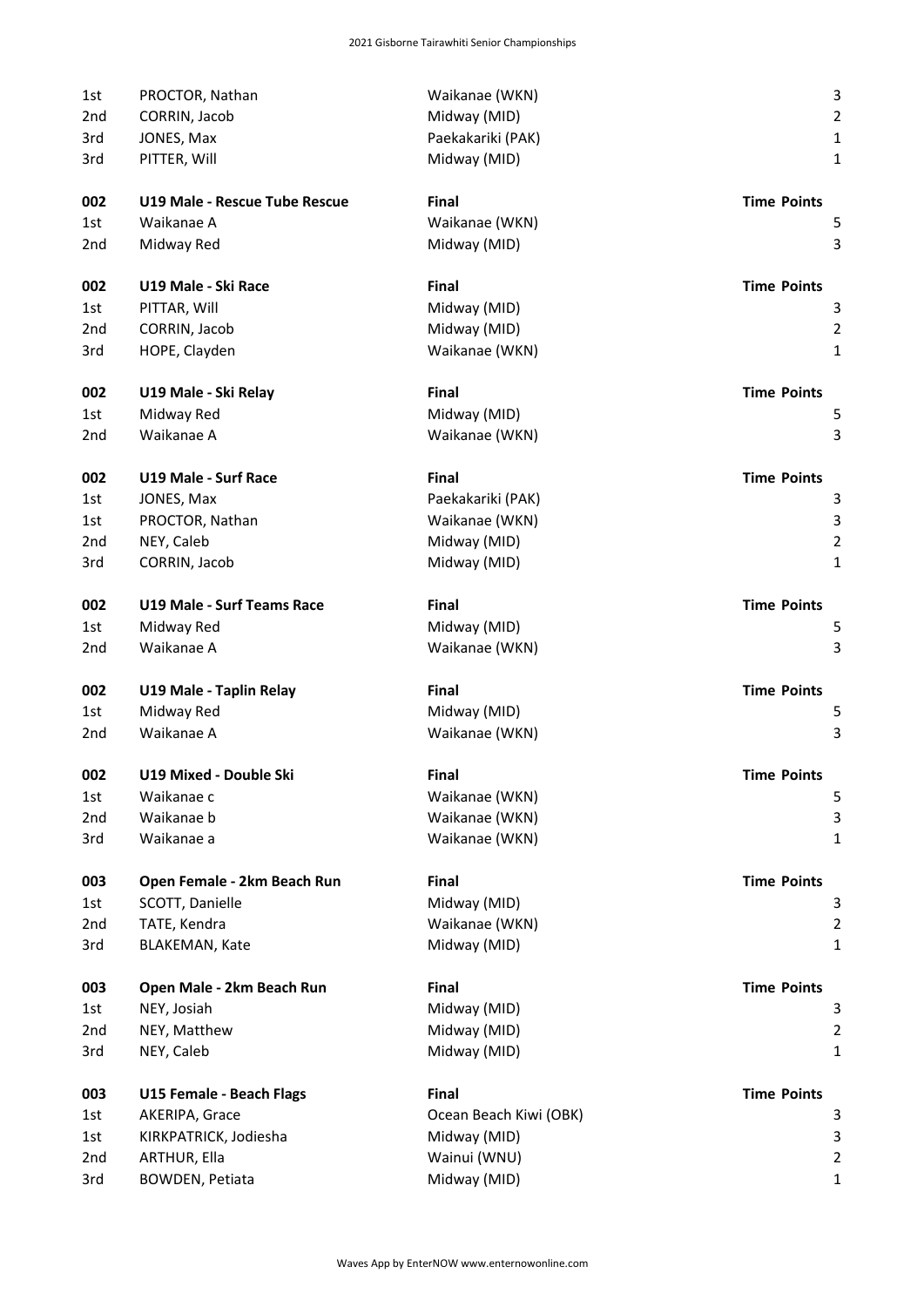| 003             | U15 Female - Beach Sprint     | Final                  | <b>Time Points</b>      |
|-----------------|-------------------------------|------------------------|-------------------------|
| 1st             | AKERIPA, Grace                | Ocean Beach Kiwi (OBK) | 3                       |
| 1st             | KAPENE, Chloe                 | Waikanae (WKN)         | 3                       |
| 2 <sub>nd</sub> | <b>BOWDEN, Petiate</b>        | Midway (MID)           | $\overline{c}$          |
| 3rd             | KIRKPATRICK, Jodiesha         | Midway (MID)           | $\mathbf{1}$            |
| 003             | U15 Female - Board Race       | Final                  | <b>Time Points</b>      |
| 1st.            | KAPENE, Chloe                 | Waikanae (WKN)         | 3                       |
| 2nd             | RYAN-EMERRE, Jay              | Wainui (WNU)           | $\overline{2}$          |
| 3rd             | PETRO, Sophie                 | Midway (MID)           | 1                       |
| 003             | U15 Female - Diamond Person   | Final                  | <b>Time Points</b>      |
| 1st             | PETRO, Sophie                 | Midway (MID)           | 3                       |
| 2nd             | KIRKPATRICK, Jodiesha         | Midway (MID)           | $\overline{c}$          |
| 3rd             | ARTHUR, Ella                  | Wainui (WNU)           | $\mathbf{1}$            |
| 003             | U15 Female - Ski Race         | Final                  | <b>Time Points</b>      |
| 1st.            | PETRO, Sophie                 | Midway (MID)           | 3                       |
| 2 <sub>nd</sub> | WILSON, Freya                 | Waikanae (WKN)         | $\overline{2}$          |
| 003             | <b>U15 Female - Surf Race</b> | Final                  | <b>Time Points</b>      |
| 1st             | PETRO, Sophie                 | Midway (MID)           | 3                       |
| 2nd             | KIRKPATRICK, Jodiesha         | Midway (MID)           | $\overline{c}$          |
| 3rd             | KAPENE, Chloe                 | Waikanae (WKN)         | $\mathbf{1}$            |
| 003             | U15 Male - Beach Flags        | Final                  | <b>Time Points</b>      |
| 1st             | SEABROOK, Kyle                | Midway (MID)           | 3                       |
| 2nd             | LEPPER, Jack                  | Midway (MID)           | $\overline{c}$          |
| 3rd             | BROWN, Yahni                  | Midway (MID)           | $\mathbf{1}$            |
| 003             | U15 Male - Beach Sprint       | Final                  | <b>Time Points</b>      |
| 1st             | SEABROOK, Kyle                | Midway (MID)           | 3                       |
| 2nd             | BROWN, Yahni                  | Midway (MID)           |                         |
| 3rd             | <b>BRIANT, Sam</b>            | Waikanae (WKN)         | $\mathbf{1}$            |
| 003             | <b>U15 Male - Board Race</b>  | Final                  | <b>Time Points</b>      |
| 1st             | BROWN, Yahni                  | Midway (MID)           | 3                       |
| 2nd             | LEPPER, Jack                  | Midway (MID)           | $\overline{2}$          |
| 3rd             | MATTHEWS, William             | Midway (MID)           | 1                       |
| 003             | U15 Male - Diamond Person     | Final                  | <b>Time Points</b>      |
| 1st             | EVANS, Tyron                  | Midway (MID)           | 3                       |
| 2 <sub>nd</sub> | MATTHEWS, William             | Midway (MID)           | 2                       |
| 3rd             | LEPPER, Jack                  | Midway (MID)           | 1                       |
| 003             | U15 Male - Ski Race           | Final                  | <b>Time Points</b>      |
| 1st             | LEPPER, Jack                  | Midway (MID)           | 3                       |
| 2nd             | SEABROOK, Kyle                | Midway (MID)           | $\overline{\mathbf{c}}$ |
| 3rd             | EVANS, Tyron                  | Midway (MID)           | 1                       |
| 003             | <b>U15 Male - Surf Race</b>   | Final                  | <b>Time Points</b>      |
| 1st             | EVANS, Tyron                  | Midway (MID)           | 3                       |
| 2nd             | LEPPER, Jack                  | Midway (MID)           | $\overline{2}$          |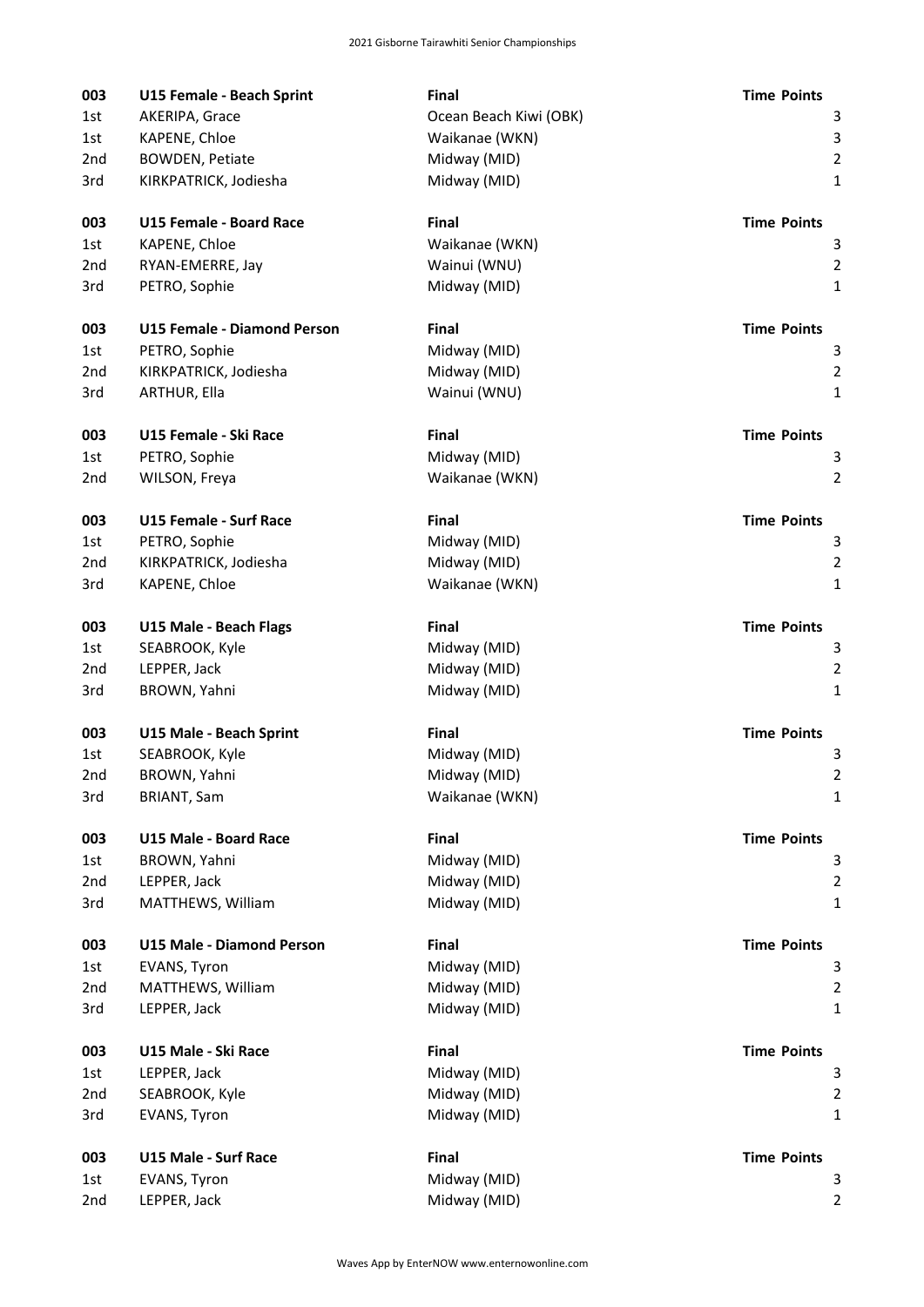| 3rd             | MATTHEWS, William                | Midway (MID)           | $\mathbf 1$        |
|-----------------|----------------------------------|------------------------|--------------------|
| 003             | <b>U17 Female - Beach Flags</b>  | <b>Final</b>           | <b>Time Points</b> |
| 1st             | ZAME, Sofia                      | Wainui (WNU)           | 3                  |
| 2 <sub>nd</sub> | KAPENE, Jessie                   | Waikanae (WKN)         | $\overline{2}$     |
| 3rd             | AMOR-BENDALL, Imogen             | Wainui (WNU)           | $\mathbf 1$        |
| 3rd             | RODERICK, Cleo                   | Ocean Beach Kiwi (OBK) | $\mathbf{1}$       |
| 003             | U17 Female - Beach Relay         | Final                  | <b>Time Points</b> |
| 1st             | Ocean Beach Kiwi                 | Ocean Beach Kiwi (OBK) | 5                  |
| 1st             | Wainui A                         | Wainui (WNU)           | 5                  |
| 2 <sub>nd</sub> | Waikanae A                       | Waikanae (WKN)         | 3                  |
| 3rd             | Midway Red                       | Midway (MID)           | $\mathbf{1}$       |
| 003             | U17 Female - Beach Sprint        | Final                  | <b>Time Points</b> |
| 1st             | ZAME, Sofia                      | Wainui (WNU)           | 3                  |
| 2 <sub>nd</sub> | KAPENE, Jessie                   | Waikanae (WKN)         | $\overline{2}$     |
| 2 <sub>nd</sub> | RODERICK, Cleo                   | Ocean Beach Kiwi (OBK) | $\overline{2}$     |
| 3rd             | HORNE, Emily                     | Waikanae (WKN)         | $\mathbf{1}$       |
| 003             | <b>U17 Female - Board Race</b>   | <b>Final</b>           | <b>Time Points</b> |
| 1st             | ZAME, Sofia                      | Wainui (WNU)           | 3                  |
| 2 <sub>nd</sub> | INGOE, Briana                    | Waikanae (WKN)         | $\overline{2}$     |
| 3rd             | FERGUS, Sasha                    | Midway (MID)           | $\mathbf{1}$       |
| 003             | U17 Female - Board Relay         | Final                  | <b>Time Points</b> |
| 1st             | Midway Red                       | Midway (MID)           | 5                  |
| 2 <sub>nd</sub> | Waikanae A                       | Waikanae (WKN)         | 3                  |
| 3rd             | Wainui B                         | Wainui (WNU)           | $\mathbf{1}$       |
| 003             | <b>U17 Female - Board Rescue</b> | <b>Final</b>           | <b>Time Points</b> |
| 1st             | Midway Red                       | Midway (MID)           | 5                  |
| 2nd             | Waikanae A                       | Waikanae (WKN)         | 3                  |
| 3rd             | Wainui C                         | Wainui (WNU)           | 1                  |
| 003             | U17 Female - Ironperson          | Final                  | <b>Time Points</b> |
| 1st             | FEARNLEY, Jessikah               | Midway (MID)           | 3                  |
| 2 <sub>nd</sub> | FERGUS, Sasha                    | Midway (MID)           | $\overline{2}$     |
| 2nd             | MCCOWATT, Bree                   | Waihi Beach LGS (WHB)  | $\mathbf 2$        |
| 3rd             | KAPENE, Jessie                   | Waikanae (WKN)         | $\mathbf 1$        |
| 003             | U17 Female - Rescue Tube Rescue  | Final                  | <b>Time Points</b> |
| 1st             | Waikanae B                       | Waikanae (WKN)         | 5                  |
| 2nd             | Waikanae A                       | Waikanae (WKN)         | 3                  |
| 3rd             | Wainui A                         | Wainui (WNU)           | $\mathbf{1}$       |
| 003             | U17 Female - Ski Race            | Final                  | <b>Time Points</b> |
| 1st             | ROBERTSON, Genna                 | Waikanae (WKN)         | 3                  |
| 2nd             | GADDUM, Olivia                   | Midway (MID)           | $\overline{2}$     |
| 3rd             | FEARNLEY, Jessikah               | Midway (MID)           | $\mathbf{1}$       |
| 003             | U17 Female - Ski Relay           | Final                  | <b>Time Points</b> |
| 1st             | Midway Red                       | Midway (MID)           | 5                  |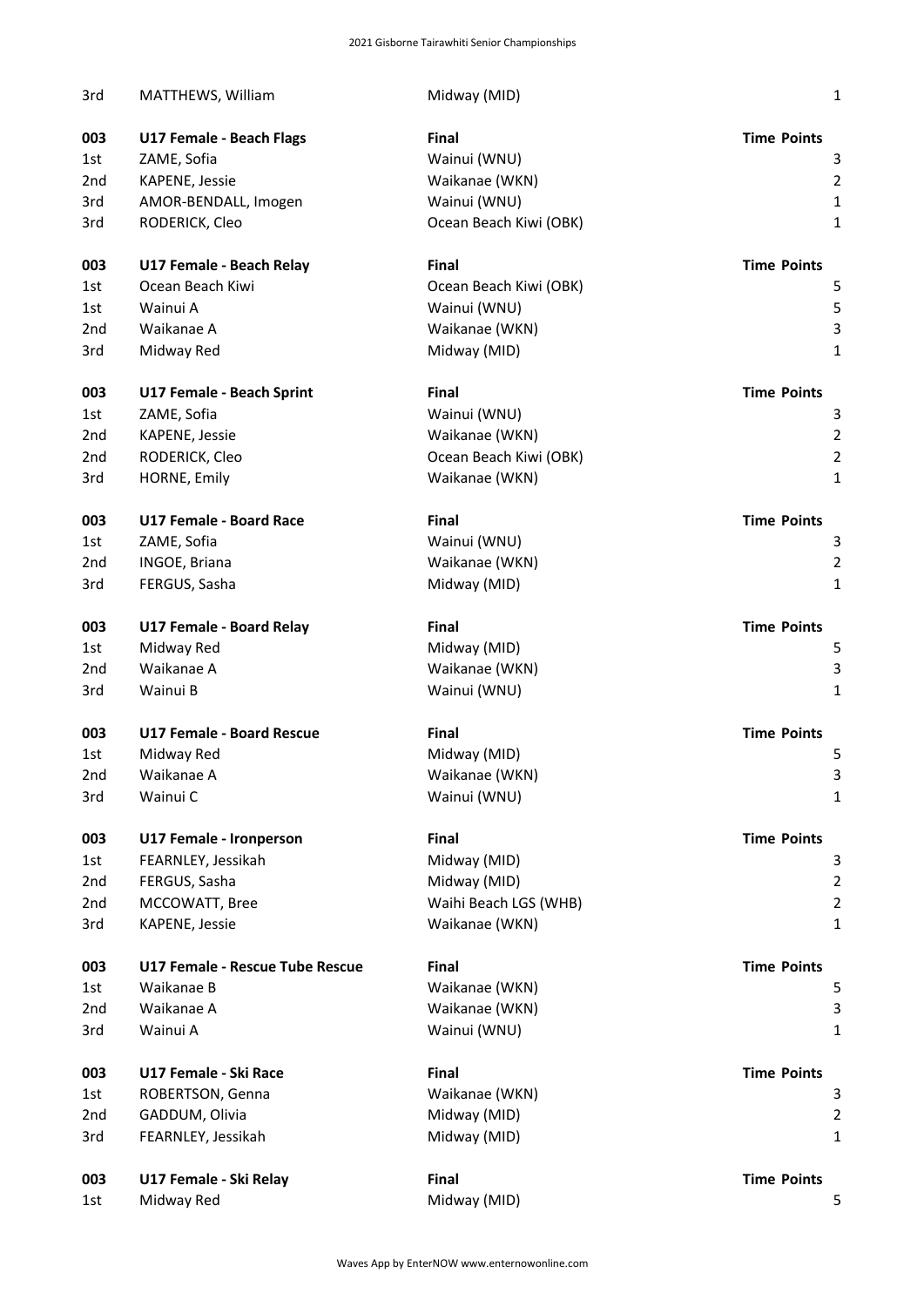| 2 <sub>nd</sub> | Waikanae A                          | Waikanae (WKN)         | 3                       |
|-----------------|-------------------------------------|------------------------|-------------------------|
| 003             | <b>U17 Female - Surf Race</b>       | Final                  | <b>Time Points</b>      |
| 1st             | AMOR-BENDALL, Imogen                | Wainui (WNU)           | 3                       |
| 2 <sub>nd</sub> | FEARNLEY, Jessikah                  | Midway (MID)           | $\overline{\mathbf{c}}$ |
| 3rd             | HORNE, Emily                        | Waikanae (WKN)         | $\mathbf 1$             |
| 3rd             | MCCOWATT, Bree                      | Waihi Beach LGS (WHB)  | 1                       |
| 003             | <b>U17 Female - Surf Teams Race</b> | Final                  | <b>Time Points</b>      |
| 1st             | Midway Red                          | Midway (MID)           | 5                       |
| 2nd             | Waikanae A                          | Waikanae (WKN)         | 3                       |
| 3rd             | Waikanae B                          | Waikanae (WKN)         | $\mathbf{1}$            |
| 003             | U17 Female - Taplin Relay           | Final                  | <b>Time Points</b>      |
| 1st             | Waikanae A                          | Waikanae (WKN)         | 5                       |
| 2nd             | Midway Green                        | Midway (MID)           | 3                       |
| 003             | U17 Male - Beach Flags              | Final                  | <b>Time Points</b>      |
| 1st             | SMITH, Oska                         | Waikanae (WKN)         | 3                       |
| 2 <sub>nd</sub> | AKUHAKA, Adam                       | Ocean Beach Kiwi (OBK) | $\overline{c}$          |
| 2 <sub>nd</sub> | FALLOON, Lachie                     | Waikanae (WKN)         | $\overline{c}$          |
| 3rd             |                                     |                        | $\mathbf 1$             |
|                 | MCMILLAN, Jason                     | Waikanae (WKN)         |                         |
| 3rd             | WATSON, Corban                      | Ocean Beach Kiwi (OBK) | $\mathbf{1}$            |
| 003             | U17 Male - Beach Relay              | Final                  | <b>Time Points</b>      |
| 1st             | Waikanae A                          | Waikanae (WKN)         | 5                       |
| 2 <sub>nd</sub> | Midway Red                          | Midway (MID)           | 3                       |
| 003             | U17 Male - Beach Sprint             | Final                  | <b>Time Points</b>      |
| 1st             | SMITH, Oska                         | Waikanae (WKN)         | 3                       |
| 2 <sub>nd</sub> | FALLOON, Lachie                     | Waikanae (WKN)         | $\overline{c}$          |
| 2nd             | WATSON, Corban                      | Ocean Beach Kiwi (OBK) | $\overline{c}$          |
| 3rd             | BRONLUND, Dylan                     | Midway (MID)           | 1                       |
| 3rd             | WARD-LEIKIS, Llewellyn              | Ocean Beach Kiwi (OBK) | 1                       |
| 003             | U17 Male - Board Race               | Final                  | <b>Time Points</b>      |
| 1st             | FALLOON, Lachie                     | Waikanae (WKN)         | 3                       |
| 2 <sub>nd</sub> | COWIE, Hue                          | Wainui (WNU)           | $\overline{2}$          |
| 3rd             | <b>BLAIR, Angus</b>                 | Midway (MID)           | 1                       |
| 003             | U17 Male - Board Relay              | Final                  | <b>Time Points</b>      |
| 1st             | Midway Red                          | Midway (MID)           | 5                       |
| 2 <sub>nd</sub> | Waikanae A                          | Waikanae (WKN)         | 3                       |
| 3rd             | Midway Green                        | Midway (MID)           | 1                       |
| 003             | <b>U17 Male - Board Rescue</b>      | Final                  | <b>Time Points</b>      |
| 1st             | Wainui A                            | Wainui (WNU)           | 5                       |
| 2 <sub>nd</sub> | Midway Red                          | Midway (MID)           | 3                       |
| 3rd             | Midway White                        | Midway (MID)           | 1                       |
| 003             | U17 Male - Ironperson               | Final                  | <b>Time Points</b>      |
| 1st             | <b>BLAIR, Angus</b>                 | Midway (MID)           | 3                       |
| 2nd             | EVANS, Jonty                        | Wainui (WNU)           | 2                       |
|                 |                                     |                        |                         |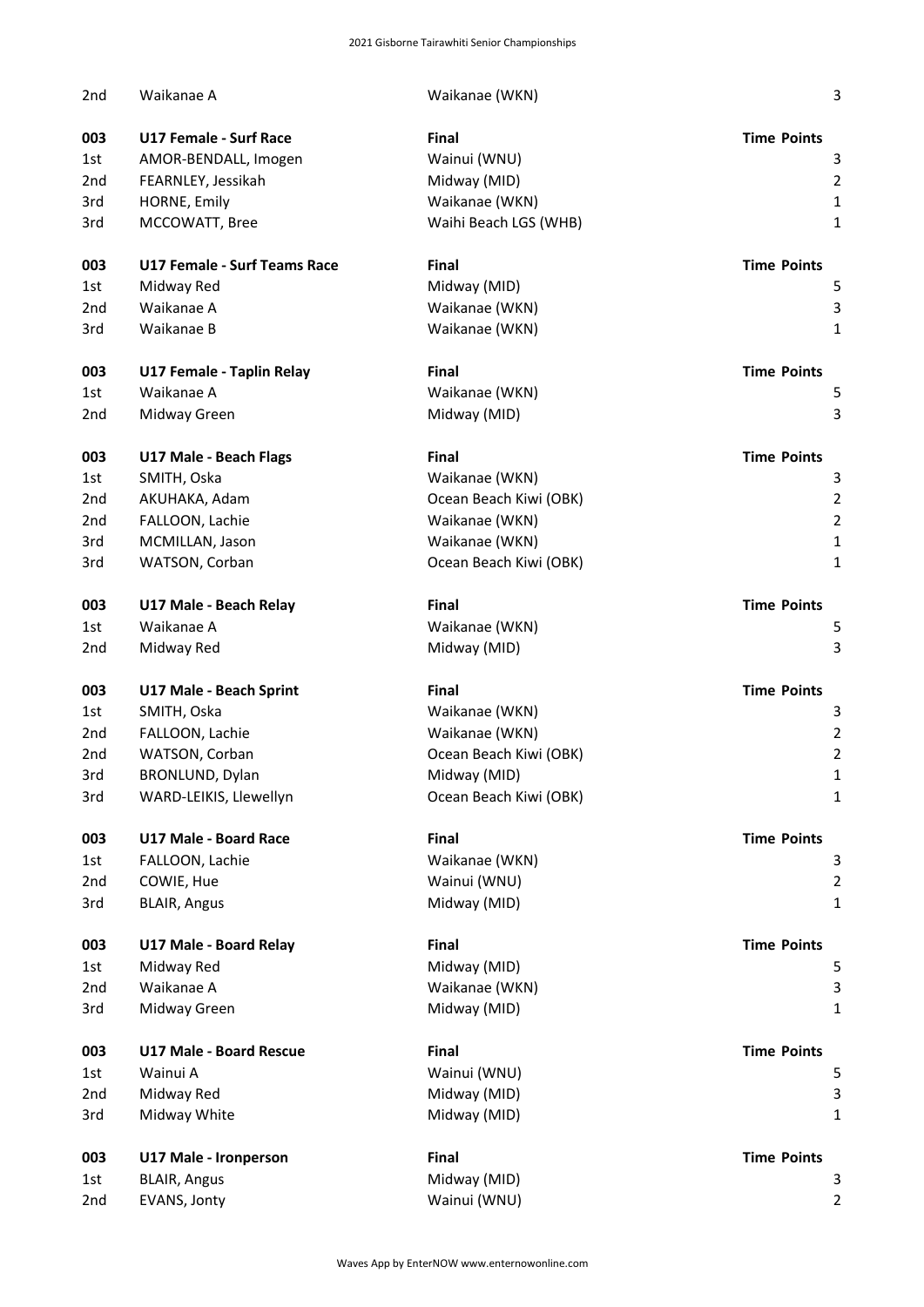| 003             | U17 Male - Rescue Tube Rescue         | Final          | <b>Time Points</b> |
|-----------------|---------------------------------------|----------------|--------------------|
| 1st             | Midway Red                            | Midway (MID)   | 5                  |
| 2nd             | Waikanae                              | Waikanae (WKN) | 3                  |
| 003             | U17 Male - Ski Race                   | <b>Final</b>   | <b>Time Points</b> |
| 1st             | FALLOON, Lachie                       | Waikanae (WKN) | 3                  |
| 2 <sub>nd</sub> | BRONLUND, Dylan                       | Midway (MID)   | $\overline{2}$     |
| 3rd             | EVANS, Jonty                          | Wainui (WNU)   | $\mathbf{1}$       |
| 003             | U17 Male - Ski Relay                  | Final          | <b>Time Points</b> |
| 1st             | Midway                                | Midway (MID)   | 5                  |
| 2nd             | Waikanae A                            | Waikanae (WKN) | $\mathbf{3}$       |
| 003             | <b>U17 Male - Surf Race</b>           | Final          | <b>Time Points</b> |
| 1st             | <b>BLAIR, Angus</b>                   | Midway (MID)   | 3                  |
| 2 <sub>nd</sub> | EVANS, Jonty                          | Wainui (WNU)   | $\overline{2}$     |
| 3rd             | FALLOON, Lachie                       | Waikanae (WKN) | $\mathbf{1}$       |
| 003             | <b>U17 Male - Surf Teams Race</b>     | Final          | <b>Time Points</b> |
| 1st             | Midway Red                            | Midway (MID)   | 5                  |
| 2 <sub>nd</sub> | Midway Green                          | Midway (MID)   | $\mathsf{3}$       |
| 3rd             | Waikanae                              | Waikanae (WKN) | $\mathbf{1}$       |
| 003             | U17 Male - Taplin Relay               | Final          | <b>Time Points</b> |
| 1st             | Midway Red                            | Midway (MID)   | 5                  |
| 2 <sub>nd</sub> | Midway Green                          | Midway (MID)   | $\mathsf 3$        |
| 3rd             | Waikanae A                            | Waikanae (WKN) | $\mathbf{1}$       |
| 005             | Open Female - Run Canoe Run           | Final          | <b>Time Points</b> |
| 1st             | Midway Green                          | Midway (MID)   | 5                  |
| 2 <sub>nd</sub> | Waikanae A                            | Waikanae (WKN) | 3                  |
| 005             | Open Female - Surf Canoe Short Course | Final          | <b>Time Points</b> |
| 1st             | Midway Red                            | Midway (MID)   | 5                  |
| 2nd             | Waikanae A                            | Waikanae (WKN) | 3                  |
| 005             | Open Male - Run Canoe Run             | Final          | <b>Time Points</b> |
| 1st             | Waikanae A                            | Waikanae (WKN) | 5                  |
| 2 <sub>nd</sub> | Midway Green                          | Midway (MID)   | 3                  |
| 3rd             | Midway Red                            | Midway (MID)   | 1                  |
| 005             | Open Male - Surf Canoe Short Course   | Final          | <b>Time Points</b> |
| 1st             | Waikanae B                            | Waikanae (WKN) | 5                  |
| 2nd             | Waikanae A                            | Waikanae (WKN) | 3                  |
| 3rd             | Midway Green                          | Midway (MID)   | $\mathbf{1}$       |
| 005             | U19 Female - Run Canoe Run            | Final          | <b>Time Points</b> |
| 1st             | Waikanae A                            | Waikanae (WKN) | 5                  |
| 2nd             | Waikanae B                            | Waikanae (WKN) | 3                  |
| 3rd             | Midway Red                            | Midway (MID)   | $\mathbf{1}$       |
| 005             | U19 Female - Surf Canoe Short Course  | Final          | <b>Time Points</b> |